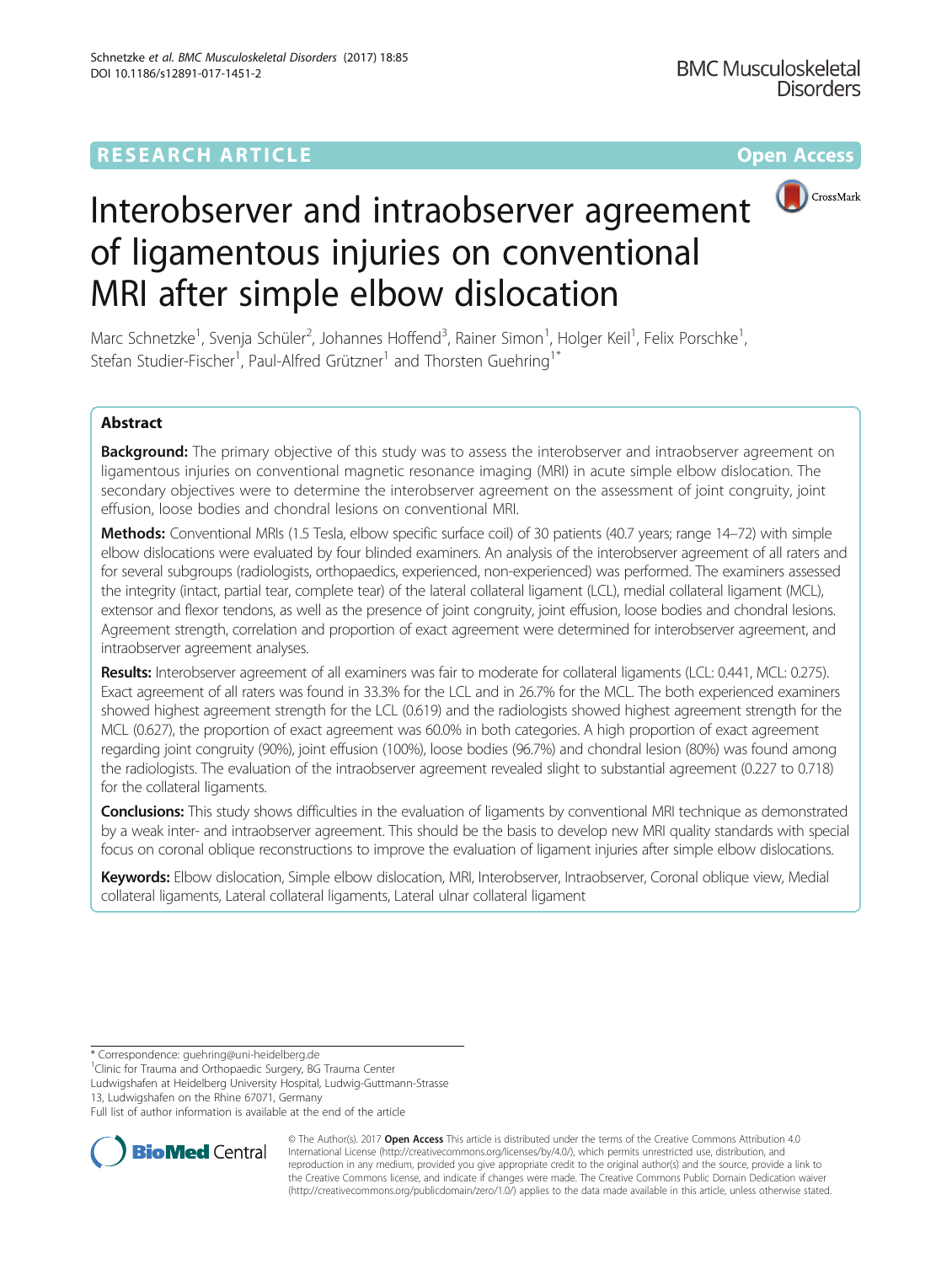## Background

Simple elbow dislocations are characterised by a severe soft tissue injury with a varying degree of instability  $[1-7]$  $[1-7]$  $[1-7]$  $[1-7]$  $[1-7]$ . The majority of simple elbow dislocations are stable after joint reduction and can be treated by exercises and functional use of the arm within 2 weeks of injury [[3](#page-6-0), [8](#page-6-0), [9](#page-6-0)]. However, elbow dislocations can result in disabling sequelae, including recurrent instability, posttraumatic contractures and arthritis [\[10](#page-6-0), [11\]](#page-6-0). Especially in unstable simple elbow dislocations, adequate treatment is still under discussion [\[6, 12](#page-6-0), [13\]](#page-6-0). The treatment decision is mainly based on clinical and radiological findings [[14](#page-6-0)]. Various imaging modalities can be used to determine the amount of the soft tissue injury and elbow instability, including ultrasound, plain radiographs, stress radiographs and magnetic resonance imaging (MRI) [[12](#page-6-0), [15](#page-6-0)–[18\]](#page-6-0). However, a standardised diagnostic algorithm for acute simple elbow dislocations has not been established yet.

In chronic elbow instability the MRI has been proven to be a valuable diagnostic tool to detect full thickness tears of the collateral ligaments [[19](#page-6-0)]. In acute simple elbow dislocation evidence for the reliability of the MRI is lacking. There are several concerns regarding its interpretation in ligamentous elbow injuries. Partial tears of the medial collateral ligaments (MCL) are detected with a low sensitivity [[19](#page-6-0), [20\]](#page-6-0). Biomechanically relevant structures like the lateral ulnar collateral ligament (LUCL) are not visualised reliably on MRI [\[21](#page-6-0)–[24](#page-6-0)]. Furthermore, in acute simple elbow dislocation, most patients are not able to fulfil complete extension of the elbow, which makes interpretation much more difficult because the collateral ligaments are not tensioned [[12](#page-6-0), [25\]](#page-6-0). Therefore, the interpretation of an MRI after elbow dislocation might be difficult. The primary hypothesis of this study was that the interobserver and intraobserver agreement on ligamentous injuries on conventional MRI in acute simple elbow dislocation is weak. Secondary it was hypothesized that a high proportion of exact agreement on the assessment of joint congruity, joint effusion, loose bodies and chondral lesions on conventional MRI can be achieved.

## Methods

In this diagnostic study thirty consecutive patients with the diagnosis of a simple elbow dislocation who underwent an MRI within 4 weeks after injury were included between 2010 and 2015. The definition of simple elbow dislocation included patients with ligamentous injuries of the lateral (LCL) and/or medial collateral ligaments (MCL). Avulsion fractures of the coronoid process type I according to Regan & Morrey were also included in this study. This definition is in agreement with others [\[9](#page-6-0)]. Patients with avulsion fractures of the collateral ligaments, associated articular fractures of the radial head, the olecranon or coronoid fractures type II and III according to Regan & Morrey were excluded. Patients with previous injuries of the injured elbow were also excluded.

#### Evaluation of MRI

The MRIs were examined by two blinded radiologists and two blinded orthopaedic surgeons. The evaluators experience and the average number of weekly-assessed MR examinations of the elbow and other major joints were assessed before the study (Table 1). The principal investigator selected the cases and knew the patients' identities. The physicians evaluating the images were blinded to the diagnosis of patients.

The evaluators had access to the complete examinations, with the full sets of images. In addition, a short medical history and the time between injury and MRI were given to the evaluators. Subsequently, all evaluators were requested to fill out a questionnaire with eight items (Table [2\)](#page-2-0).

All MRIs were performed using 1.5 Tesla scanner with dedicated elbow specific surface coils. In each case, coronal, axial and sagittal images were available in nonfat-saturated T1-weighted and proton density–weighted sequences as well as fat-saturated T2/proton density– weighted or short tau inversion recovery (STIR) sequences. Special MRI reconstructions such as coronal oblique images have not been done. The evaluation of the MRIs was done on a medical viewing monitor with an adjustable brightness and contrast control.

#### Statistical analysis

For characterising the study population descriptive statistics (mean, range, absolute and relative frequencies) are reported. An analysis of the interobserver agreement of all raters and for several subgroups (radiologists, orthopaedics, experienced, non-experienced) was performed. Both raters with routine evaluation of 10 or more MRIs/week were defined as experienced (radiologist 1 and orthopaedist 1) and the others that evaluate up to 5 MRI per week have been defined as non-experienced examiners (radiologist 2 and orthopaedist 2).

One option for evaluating the interobserver agreement is to estimate the proportion of exact agreement of all observers. This, however, does not take into account that observers will sometimes agree or disagree simply by chance. The kappa statistics are the most commonly

Table 1 Length of experience and frequency of MRI examination evaluation of the elbow and other joints

| Observer       | Experience [y] | Elbow MRIs/week | Joint MRIs/week |
|----------------|----------------|-----------------|-----------------|
| Radiologist 1  | 29             | $10 - 15$       | 100             |
| Radiologist 2  | 25             | $1 - 5$         | 10              |
| Orthopaedist 1 | 15             | $15 - 20$       | 60              |
| Orthopaedist 2 | 5              | $1 - 5$         | 10              |
|                |                |                 |                 |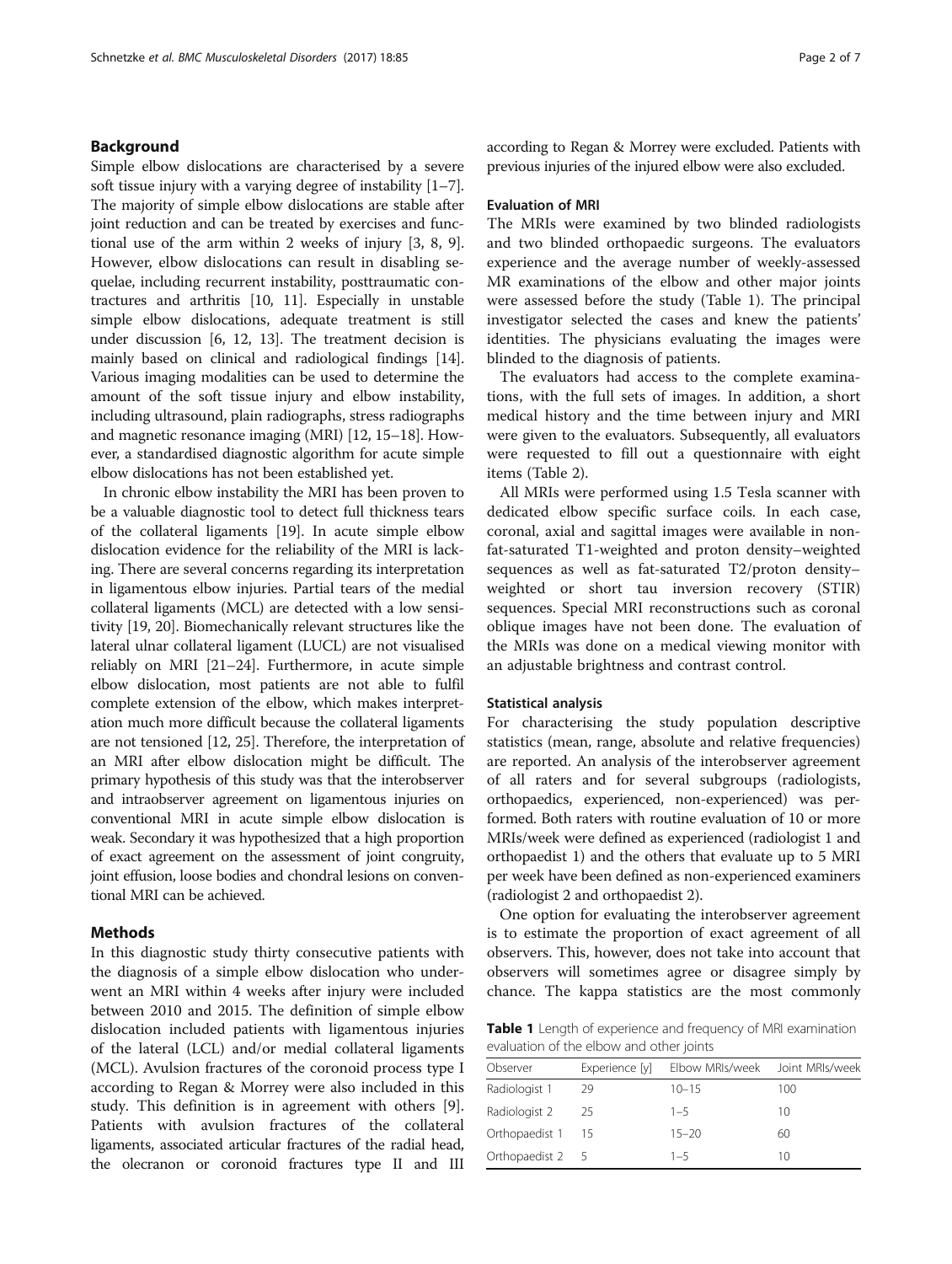<span id="page-2-0"></span>Table 2 Questionnaire for the assessment of the MRI

| Object      | Detailed                             | Possible answers<br>(No. of answers)      |  |  |
|-------------|--------------------------------------|-------------------------------------------|--|--|
| Soft tissue | Lateral collateral ligament<br>(LCL) | Intact-partial tear-<br>complete tear (3) |  |  |
|             | Medial collateral ligament<br>(MCL)  |                                           |  |  |
|             | Common extensor tendon               |                                           |  |  |
|             | Common flexor<br>tendon              |                                           |  |  |
| Others      | Joint congruity                      | Yes-no $(2)$                              |  |  |
|             | Joint effusion                       |                                           |  |  |
|             | Loose bodies                         |                                           |  |  |
|             | Chondral lesion                      |                                           |  |  |

used measure of agreement that take the expected agreement into account [\[26](#page-6-0)].

Cohen's kappa was introduced to assess the interobserver agreement of two observers for categorical items. Weighted kappa, a generalised version of Cohen's kappa, was designed to recognise that some disagreements between the two raters are more severe than others and thus weights disagreements differently (e.g. linear or squared). Therefore, it is especially useful for data measured on ordinal scales. In case of more than two raters assigning categorical outcomes, a further modification, Fleiss' kappa is used to assess the agreement.

To evaluate the interobserver agreement of all raters or in the subgroups we therefore calculated Fleiss kappa or weighted kappa (squared weights) values respectively. Spearman's rank correlation coefficients were calculated to identify relations between the different ratings in the subgroups. In addition the proportion of exact agreement was estimated. The interobserver agreement for the LCL and MCL for all observers was also analysed for different joint elbow positions in MRI (flexed vs. extended).

The intraobserver agreement assessed by weighted kappa has been evaluated for the Orthopaedists comparing the results of the same examiner's evaluations at 2 different times. Our target was to perform retests 2 months after baseline assessment. According to literature the time interval should be at least 2 weeks to prevent recall bias [[27](#page-6-0)].

Agreement strength was inferred from kappa index values in accordance with the recommendations of Landis and Koch [[28](#page-6-0)]. Briefly, a kappa value <0 was interpreted as poor agreement; a value in the range of 0.01 to 0.20, slight agreement; a value in the range of 0.21 to 0.40, fair agreement; a value in the range of 0.41 to 0.60, moderate agreement; a value in the range of 0.61 to 0.80, substantial agreement; and a value in the range of 0.81 to 1.00, nearly perfect agreement. Statistical analysis was performed using R version 3.1.3.

## Results

The sample consisted of 11 women (36.7%) and 19 men (63.3%) with an average age of 40.7 years (range 14 to 72). The left side was affected in 17 patients (56.7%) and the right side was affected in 13 patients (43.3%). The MRIs were performed 6.3 days (0 to 25) after injury. Twelve MRIs have been performed in our institution and 18 MRI have been performed externally. In 16 patients (53%) the elbow was in extended position and in 14 patients (47%) in flexed position during MRI examination.

The interobserver agreement and Spearman's rank correlation coefficients for all subgroups are reported in Table 3. Interobserver agreement of all examiners was fair to moderate for collateral ligaments (LCL: 0.441, MCL: 0.275). Exact agreement of all raters was found in 33.3% for the LCL and in 26.7% for the MCL. The both experienced examiners showed highest agreement strength for the LCL (0.619) and the radiologists showed highest agreement strength for the MCL (0.627), the proportion of exact agreement was 60.0% in both categories.

An extended elbow position during MRI examination did not improve the interobserver agreement regarding LCL (extended: 0.359, flexed: 0.534) and MCL (extended: 0.284, flexed: 0.188). For binary variables (joint congruity, joint effusion, loose bodies and chondral lesion) interobserver agreement and Spearman's rank correlation coefficients could not be estimated in most cases due to

Table. 3 Results of interobserver ( $\kappa_F$  = Fleiss Kappa,  $\kappa_w$  = weighted Kappa) and Spearman correlation (corr) (\* $\kappa$  could not be estimated due to spare data), bold values indicate substantial agreement

| $N = 30$     | All raters $(n = 4)$ | Radiologists $(n = 2)$ |       | Orthopaedists $(n = 2)$ |       | Experienced $(n = 2)$ |       | Non-Experienced $(n = 2)$ |       |
|--------------|----------------------|------------------------|-------|-------------------------|-------|-----------------------|-------|---------------------------|-------|
|              | $K_F$                | $K_W$                  | corr  | $K_{VV}$                | corr  | $K_{\text{W}}$        | corr  | $K_{\rm W}$               | corr  |
| Ligaments    |                      |                        |       |                         |       |                       |       |                           |       |
| LCL          | 0.441                | 0.570                  | 0.625 | 0.590                   | 0.636 | 0.619                 | 0.652 | 0.467                     | 0.554 |
| MCL          | 0.275                | 0.627                  | 0.631 | 0.498                   | 0.567 | 0.547                 | 0.575 | 0.185                     | 0.183 |
| Ext. tendon  | 0.049                | 0.093                  | 0.133 | 0.309                   | 0.215 | 0.363                 | 0.323 | 0.089                     | 0.212 |
| Flex. tendon | 0.143                | $*$                    | 0.043 | 0.175                   | 0.090 | 0.351                 | 0.359 | 0.121                     | 0.119 |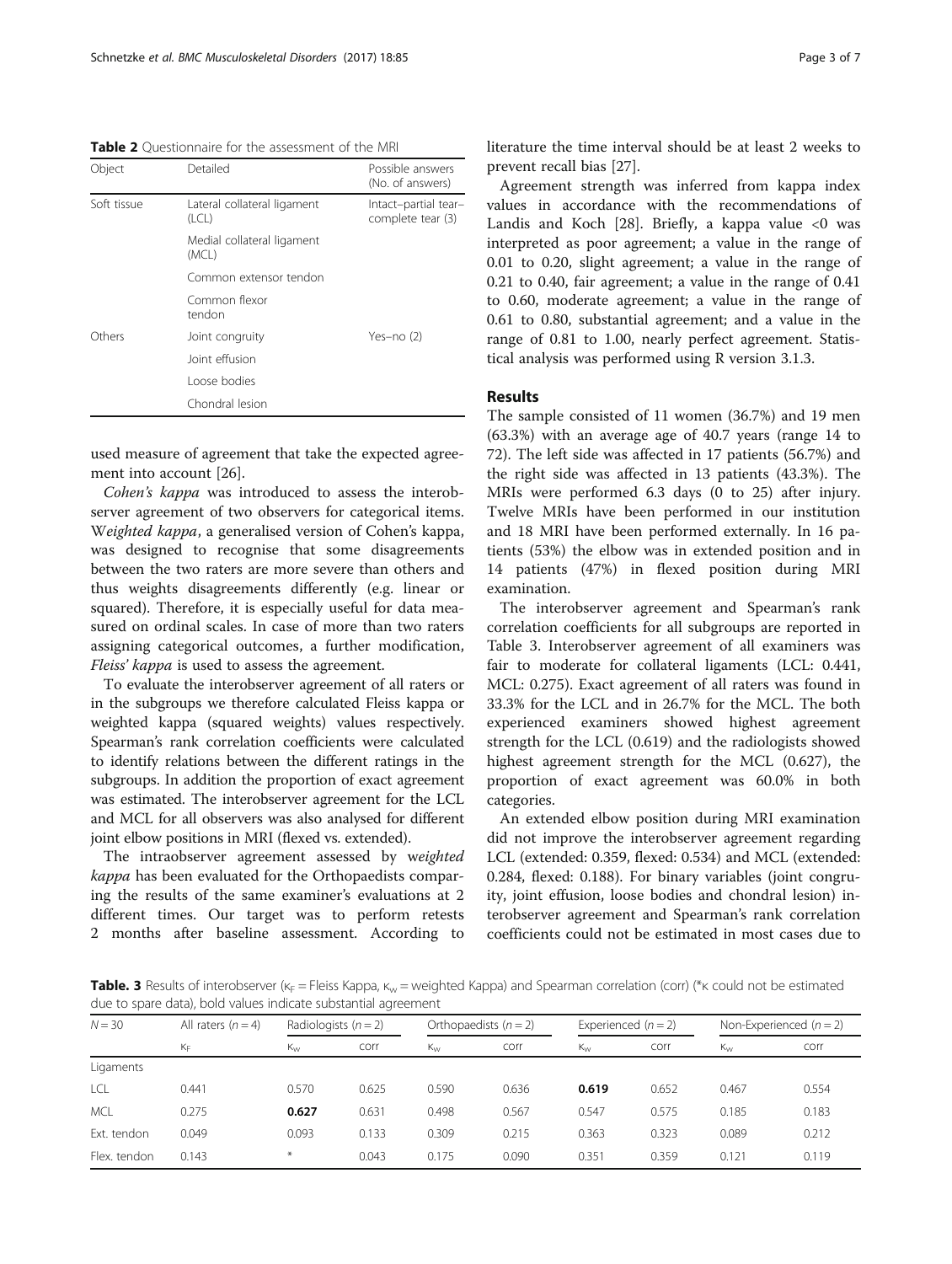The evaluation of the intraobserver agreement revealed slight to substantial agreement (0.227 to 0.718) for the collateral ligaments (Table [4](#page-4-0)). Patient examples with discrepancies regarding assessment of the LCL and MCL are shown in Figs. [3](#page-4-0) and [4.](#page-5-0)

## **Discussion**

The most important finding of the current study was that interobserver agreement of all examiners was only fair to moderate for collateral ligaments (LCL: 0.441, MCL: 0.275) on conventional MRI after acute simple elbow dislocation. Subgroup analysis revealed that the experienced raters showed highest agreement strength for the LCL (0.619) and the radiologists showed highest agreement strength for the MCL (0.627). However, the proportion of exact agreement was still only 60.0% in both categories. Intraobserver agreement also showed only slight to moderate agreement for the collateral ligaments (0.188 to 0.586) with the exception of the rating of the MCL of orthopaedist No. 2 (0.718). The primary hypothesis was proven partially as most agreement analyses revealed only slight to moderate agreement on collateral ligament injuries. These results demonstrate that even for experienced radiologists and orthopaedists, the interpretation of an MRI after acute elbow dislocation might be difficult, particularly for detecting ligamentous injuries.

The number of categories and the grading system of injury will affect the results of any agreement analysis. In the current study, the grading system was adopted from a previous MRI study on the agreement of collateral ligament injuries [\[19](#page-6-0)]. However, no standardized

classification system for the assessment of collateral ligament injuries on MRI exists. The lack of a classification system might be one reason for the low interobserver and intraobserver agreement found in this study.

There are several studies available regarding the diagnostic value of MRI for detecting tears of the ligamentous structures of the elbow. Previous studies assessing MRI of the elbow are limited by small numbers of patients and small numbers of patients who went on to surgery [[19](#page-6-0), [20](#page-6-0), [29](#page-6-0)–[32\]](#page-6-0). Furthermore, all previous studies regarding the usefulness of MRI in elbow injuries have been done in cadaveric models or chronic elbow instability.

Carrino et al. found only moderate interobserver agreement for detecting LUCL tears in a cadaveric model and concluded, that radial collateral ligament complex tears can be challenging to see on conventional MRI because of the oblique course of the ligament and the relatively small size of the ligament compared with the ulnar collateral ligament [[29](#page-6-0)].

Carrino et al. conducted another cadaveric study with artificial tears of the MCL and found good agreement (0.78) [[30\]](#page-6-0). Timmerman et al. found MRI to be 100% sensitive for full-thickness tears of the MCL but only 14% sensitive for partial-thickness tears in patients with chronic medial elbow pain; the specificity was 100% [\[19](#page-6-0)].

In the current study the LCL and the LUCL were not analysed separately, which would have further decreased the inter- and intraobserver agreement. The assessment of the LUCL can be difficult, and even the intact LUCL is rarely seen as a distinct low-signal band [\[21](#page-6-0)].

The assessment of extensor and flexor tendon injuries showed slight interobserver agreement of all raters (Ext. tendon: 0.049, Flex. tendon: 0.143). According to these results, distinguishing between injuries of the muscle tendons and the collateral ligaments seems to be even

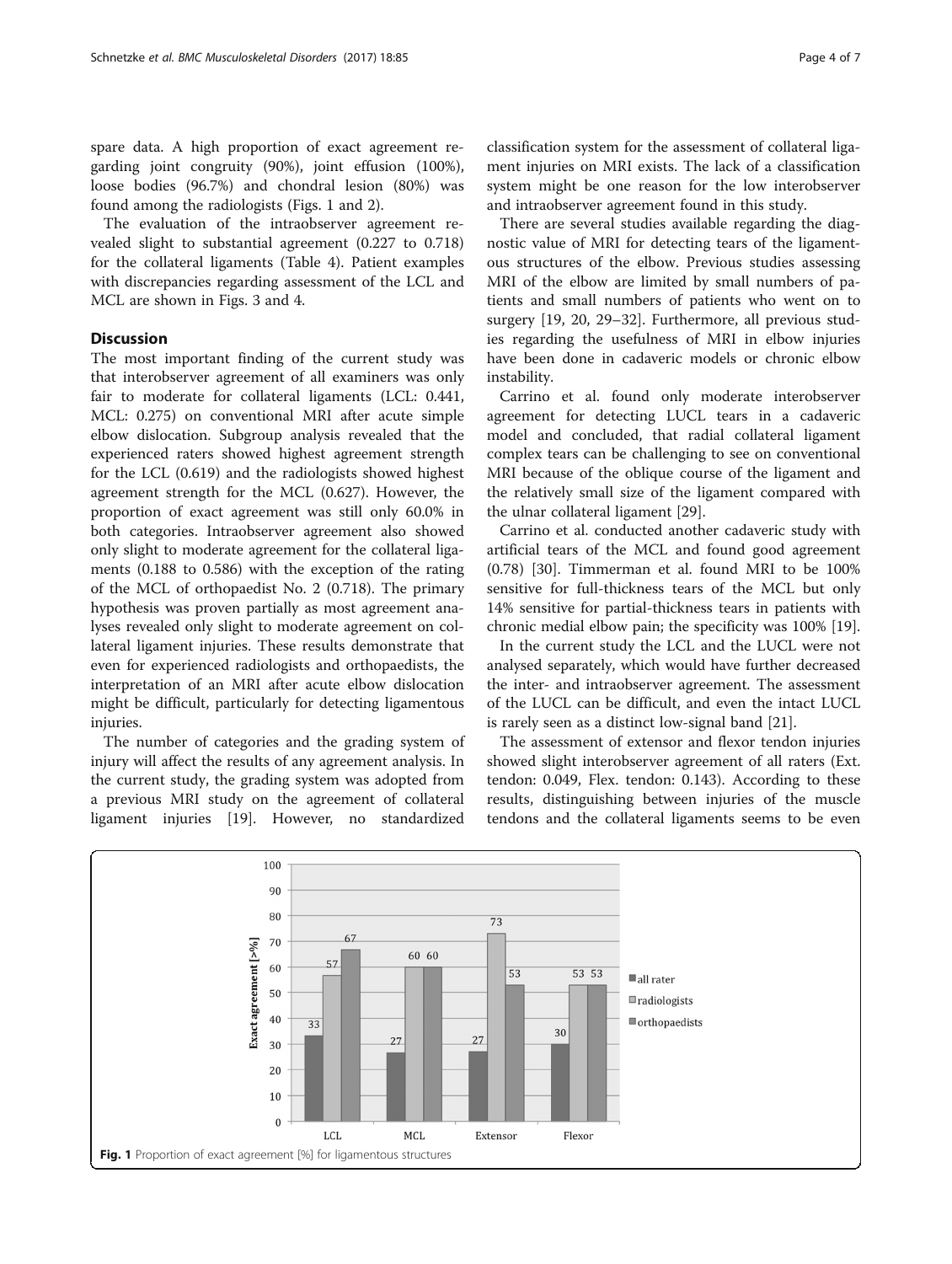<span id="page-4-0"></span>

more difficult. However, determination of the muscle tendon injuries is an important aspect after simple elbow dislocation, because the muscle tendons are significant stabilisers of the elbow [\[33](#page-6-0)].

The discrepancies in the MRI findings regarding the ligamentous structures in our study lead to the question as to whether a conventional MRI is a valuable diagnostic tool in acute simple elbow dislocations. To improve the quality of MRI in acute elbow injury additional planes such as the posterior oblique coronal plane might be useful. In 1997, Cotten et al. investigated a cadaveric study to determine the best plane and position of the elbow for optimal visualization of normal and abnormal collateral ligaments with conventional MRI [[34](#page-6-0)]. The authors concluded that the posterior oblique coronal plane with the elbows extended or the coronal plane aligned with the humeral shaft with the elbows slightly flexed allows accurate assessment of the collateral ligaments. Hill et al. also showed in a cadaveric study, that the medial collateral ligaments of the elbow were best seen on slight posteriorly oblique coronal plane as well [\[32](#page-6-0)]. In the current study, posterior oblique coronal views were not used. It should be the focus of further studies investigating the diagnostic accuracy of MRI in acute elbow dislocation using additional coronal oblique

**Table 4** Results of intraobserver agreement  $(\kappa_w =$  weighted Kappa, % = exact agreement), bold values indicate substantial agreement

| $N = 30$     | Orthopaedist 1 |      | Orthopaedist 2 |    |  |
|--------------|----------------|------|----------------|----|--|
|              | $K_{\text{W}}$ | $\%$ | $K_{\text{W}}$ | %  |  |
| Soft tissue  |                |      |                |    |  |
| LCL          | 0.519          | 50   | 0.718          | 73 |  |
| MCL.         | 0.440          | 50   | 0.227          | 46 |  |
| Ext. tendon  | 0.519          | 70   | 0.485          | 70 |  |
| Flex. tendon | 0.586          | 70   | 0.447          | 60 |  |

reconstructions. Improving the reliability of the assessment of important primary stabilizes such as the MCL and the LCL on the MRI could help the surgeon to decide on whether to treat the patients by functional rehabilitation alone or by primary surgical stabilization after simple elbow dislocation.

Until now, a diagnostic algorithm for simple elbow dislocation has not been established [[12](#page-6-0)]. Sanchez-Sotelo et al. in 2005 reported that, if the clinical diagnosis is in doubt, a fluoroscopic examination should be performed and occasionally an examination under anesthesia, but other imaging studies such as MRI are usually not



Fig. 3 Coronal view in T2-weighted MRI after simple elbow dislocation: The LCL was rated to be partially torn (2×) and completely torn (2×)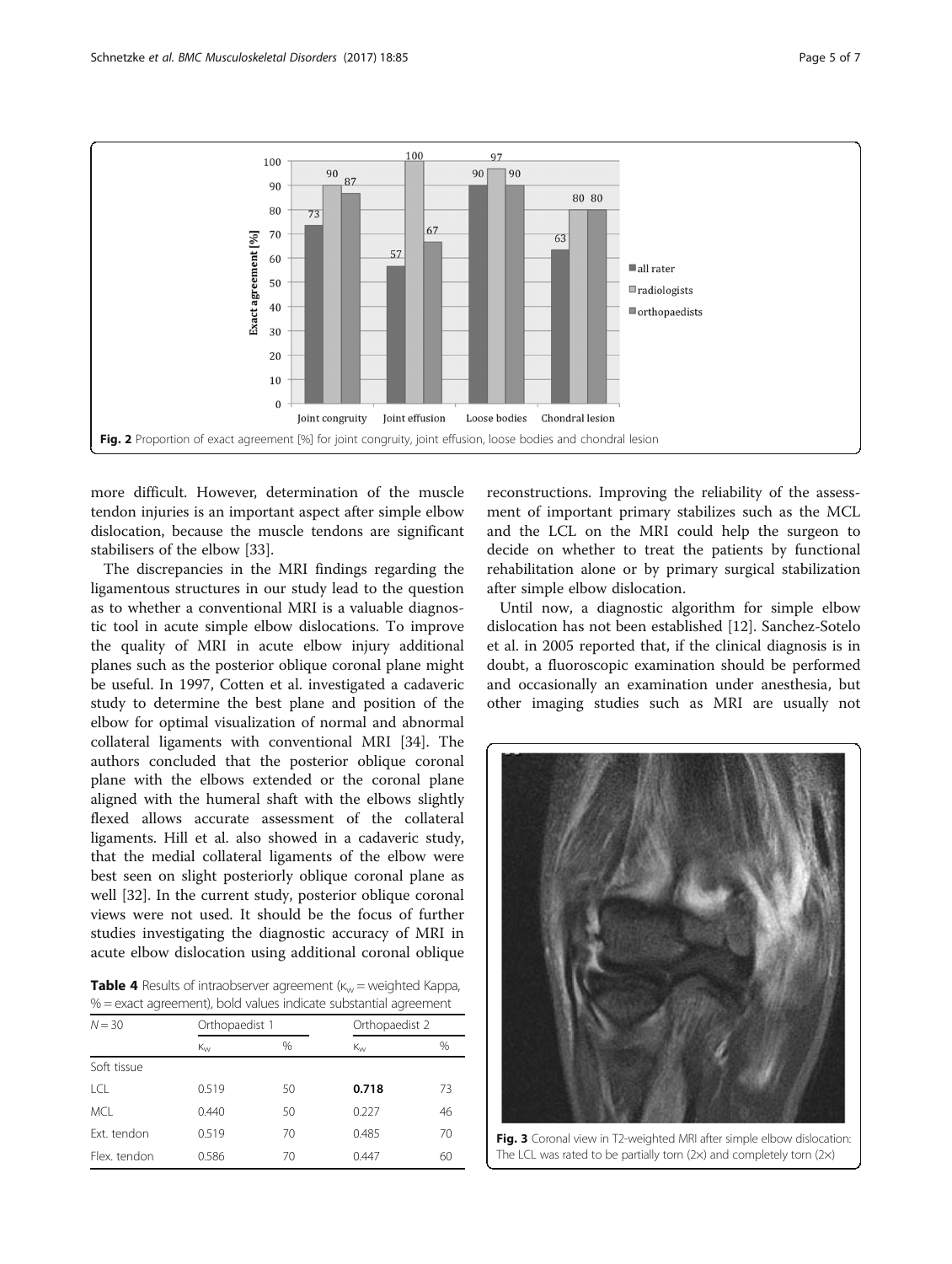<span id="page-5-0"></span>

Fig. 4 Coronal view in T2-weighted MRI after simple elbow dislocation: The MCL was rated to be intact  $(1\times)$ , partially torn  $(1\times)$  and completely torn (2×)

needed in simple elbow dislocations [\[35\]](#page-6-0). In contrast, Hackl et al. and our study group could show, that it is important to detect possible warning signs of instability on MRI after acute simple elbow dislocation [[9](#page-6-0), [36](#page-6-0)]. Our study group could show that the presence of a warning sign of instability (drop sign or joint incongruence) is associated with more complications (Odds ratio 15.9) and higher revision rates (Odds ratio 10.3) after nonoperative treatment of simple elbow dislocations [[9\]](#page-6-0). As hypothesized, a high proportion of exact agreement of all evaluators for joint congruity (73.3%) and for loose bodies (90%) has been found. The radiologist achieved exact agreement for joint congruity in 90%, for joint effusion in 100% for loose bodies in 97% and for chondral lesion in 80% of cases. This in agreement Hackl et al., who recently reported that tears of the LUCL with resulting posterolateral rotatory instability can be reliably diagnosed on MRI by assessing the joint congruity [[36\]](#page-6-0). These findings support the notion that MRI in combination with clinical finding and stress radiography plays an important role in acute simple elbow dislocation.

This study has several limitations. MRI findings were not compared with intraoperative findings. Therefore, further prospective studies are necessary to evaluate the value of the MRI in simple elbow dislocation and to compare the assessment of the evaluators with intraoperative findings. Another limitation of this study is that intraobserver agreement was only available for the orthopaedic surgeons. In the current study conventional

MRIs without coronal oblique reconstructions were used in all patients, which might have been improved the quality of MRI, and the interobserver and intraobserver agreement of the assessment of the ligamentous structures. Since this study was conducted in one single department, and the assessment was done by only four examiners, the findings may not necessarily be generalizable.

### Conclusions

This study shows difficulties in the evaluation of ligaments by conventional MRI technique as demonstrated by a weak inter- and intraobserver agreement. This should be the basis to develop new MRI quality standards with special focus on coronal oblique reconstructions to improve the evaluation of ligament injuries after simple elbow dislocations.

#### Abbreviations

LCL: Lateral collateral ligaments; LUCL: Lateral ulnar collateral ligament; MCL: Medial collateral ligaments; MRI: Magnetic resonance imaging; STIR: Short tau inversion recovery

#### Acknowledgements

None.

#### Funding

This study is supported by Deutsche Forschungsgemeinschaft and Ruprecht-Karls-Universität Heidelberg within the funding programme "Open Access Publishing".

#### Availability of data and materials

The datasets used and analyzed during the current study are available from the corresponding author on reasonable request.

#### Authors' contributions

MS was involved with the design of the study, statistical analysis and manuscript preparation. SS was involved with the data interpretation, statistical analysis and manuscript preparation. JH, RS, HK and TG did the assessment of MRI. TG, FP, SSF and PAG assisted with the data interpretation and manuscript preparation. All authors read and approved the final manuscript.

#### Authors' information

TG is senior consultants at the BG Trauma Center Ludwigshafen. PAG is the Medical Director of the BG Trauma Center Ludwigshafen.

#### Competing interests

The authors declare that they have no competing interests.

#### Consent for publication

Not applicable.

#### Ethics approval and consent to participate

This study was approved by the local ethics committee of the board of Medical Profession of Rhineland-Palatine in Mainz (No. 837.084.14/9323-F). In agreement with the local ethics committee, informed consent was not obtained from the participants because evaluation of data was done retrospectively and anonymously.

#### Author details

<sup>1</sup> Clinic for Trauma and Orthopaedic Surgery, BG Trauma Center Ludwigshafen at Heidelberg University Hospital, Ludwig-Guttmann-Strasse 13, Ludwigshafen on the Rhine 67071, Germany. <sup>2</sup>Institute of Medical Biometry and Informatics, University of Heidelberg, Heidelberg, Germany. 3 Department for Radiology, Klinikum der Stadt Ludwigshafen gGmbH, Ludwigshafen on the Rhine, Germany.